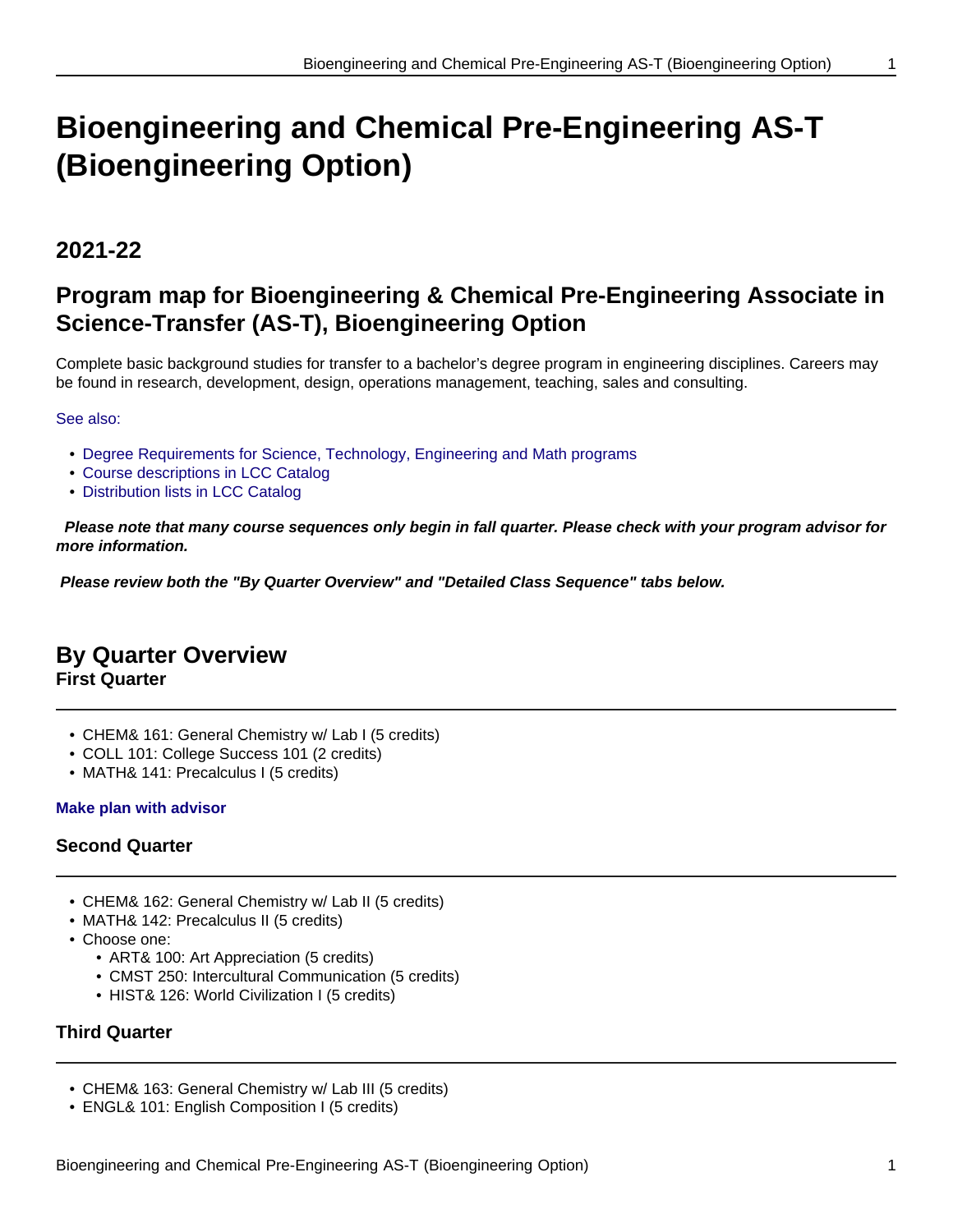- Choose one:
	- ANTH& 100: Survey of Anthropology (5 credits)
	- ANTH& 206: Cultural Anthropology (5 credits)
	- HIST& 128: Western Civ III (5 credits)
	- HIST& 215: Women in US History (5 credits)

#### **Fourth Quarter**

- BIOL& 221: Majors Ecology/Evolution w/ Lab (5 credits)
- MATH& 151: Calculus I (5 credits)

#### **Fifth Quarter**

- BIOL& 222: Majors Cell/Molecular w/ Lab (5 credits)
- MATH& 152: Calculus II (5 credits)

#### **Sixth Quarter**

- MATH& 153: Calculus III (5 credits)
- Choose one:
	- ECON& 201: Micro Economics (5 credits)
	- ECON& 202: Macro Economics (5 credits)

#### **Research 4-year institutions and electives**

#### **Seventh Quarter**

- PHYS& 221: Engineering Physics I w/ Lab (5 credits)
- CHEM& 261: Organic Chemistry w/ Lab I (5 credits)
- MATH& 254: Calculus IV (5 credits)

#### **Visit 4-year schools**

#### **Eighth Quarter**

- PHYS& 222: Engineering Physics II w/ Lab (5 credits)
- CHEM& 262: Organic Chemistry II (5 credits)
- MATH 240: Differential Equations (5 credits)

#### **Apply to 4-year schools**

#### **Ninth Quarter**

- PHYS& 223: Engineering Physics III w/ Lab (5 credits)
- CHEM& 263: Organic Chemistry w/ Lab III (5 credits)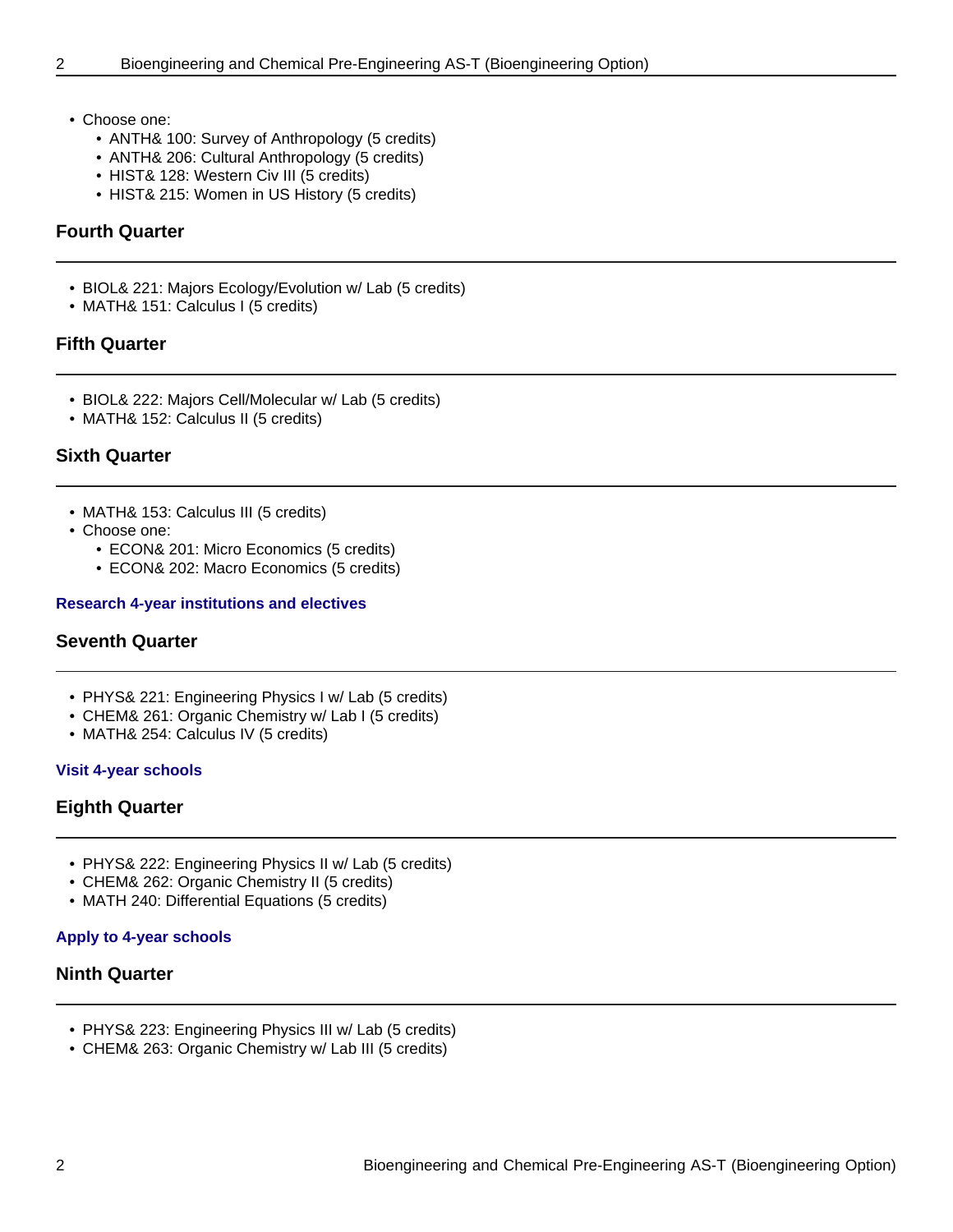#### **Apply for Graduation**

### **Detailed Class Sequence 1. Pre-Major Requirement**

CHEM& 161: General Chemistry w/ Lab I (5 credits)

• Prerequisites: CHEM& 100 or high school chemistry and MATH 098.

#### **2. College Success**

COLL 101: College Success 101 (2 credits)

#### **3. Prerequisite Coursework / Elective**

MATH& 141: Precalculus I (6 credits)

• Prerequisites: C or better in MATH 098, B or better in ABE 092, or placement.

#### **4. Pre-Major Requirement**

CHEM& 162: General Chemistry w/ Lab II (5 credits)

• Prerequisite: CHEM& 161

#### **5. Prerequisite Coursework / Elective**

MATH& 142: Precalculus II (5 credits)

• Prerequisite: C or better in MATH& 141.

#### **6. Humanities / Diversity Requirement**

Choose one of these recommended courses:

- ART& 100: Art Appreciation (5 credits)
- CMST 250: Intercultural Communication (5 credits) • Fulfills [DIVR] requirement at WSU
- HIST& 126: World Civilization I (5 credits)
	- Fulfills [DIVR] requirement at WSU

#### **7. Pre-Major Requirement**

CHEM& 163: General Chemistry w/ Lab III (5 credits)

• Prerequisite: CHEM& 162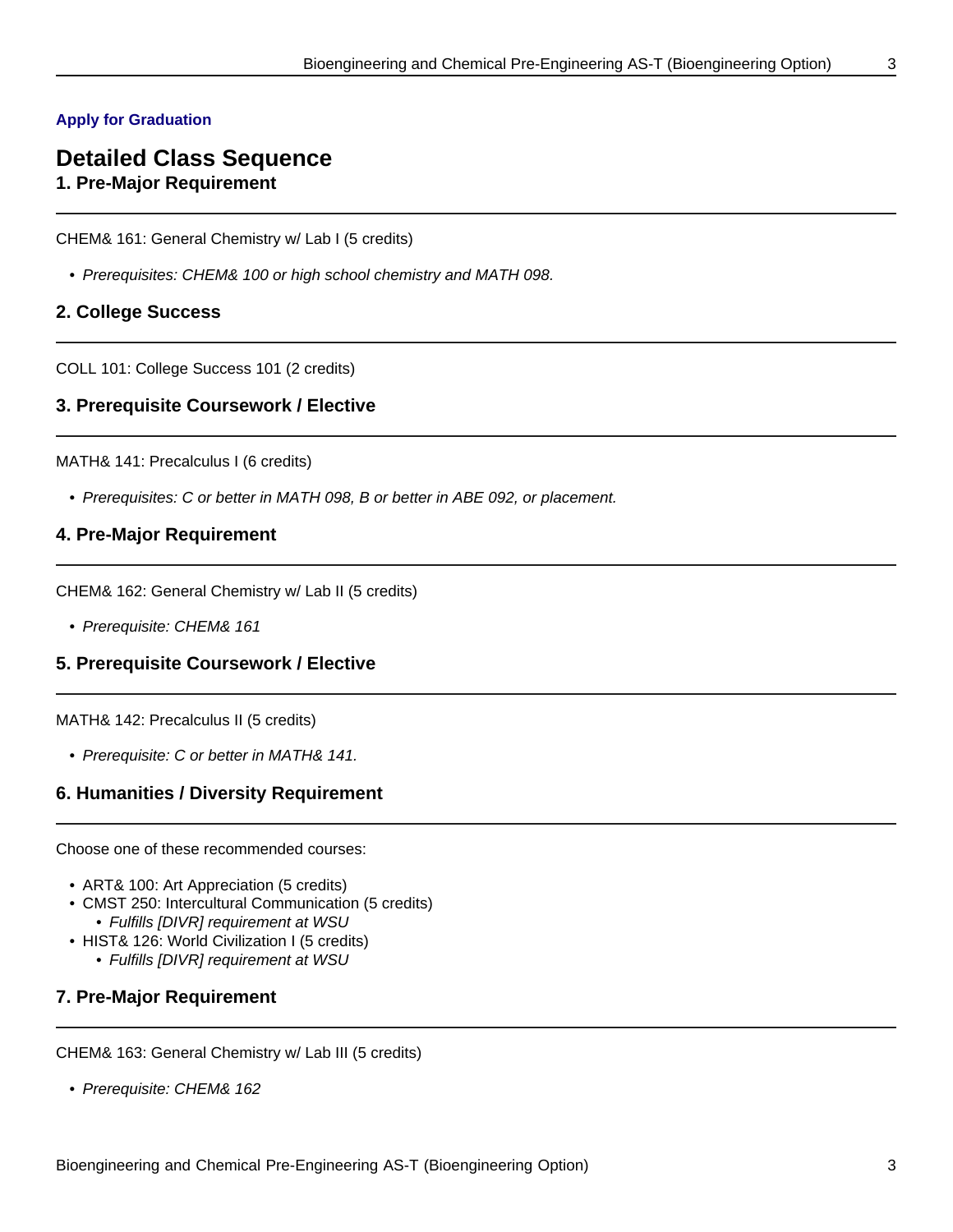#### **8. Communication Requirement**

ENGL& 101: English Comp I (5 credits)

• Prerequisites: College level reading and writing skills or completion of ENGL 099 or TECH 105 with a grade of C or better.

#### **9. Social Science Requirement**

Choose one of these recommended courses:

- ANTH& 100: Survey of Anthropology (5 credits) • Fulfills [DIVR] requirement at WSU
- ANTH& 206: Cultural Anthropology (5 credits)
	- Fulfills [DIVR] requirement at WSU
- HIST& 128: Western Civ III (5 credits)
- Fulfills [ROOT] requirement at WSU
- HIST& 215: Women in US History (5 credits)
	- Fulfills [DIVR] requirement at WSU

#### **10. Majors Ecology/Evolution**

BIOL& 221: Majors Ecology/Evolution w/ Lab (5 credits)

#### **11. Math Requirement**

MATH& 151: Calculus I (5 credits)

• Prerequisite: MATH& 142 with a grade of C or better.

#### **12. Recommended Elective**

BIOL& 222: Majors Cell/Molecular w/ Lab (5 credits)

• Prerequisite: BIOL& 221 with 2.0 or better.

#### **13. Math Requirement**

MATH& 152: Calculus II (5 credits)

• Prerequisite: MATH& 151 with a grade of C or better.

#### **14. Math Requirement**

MATH& 153: Calculus III (5 credits)

• Prerequisite: MATH& 152 with a grade of C or better.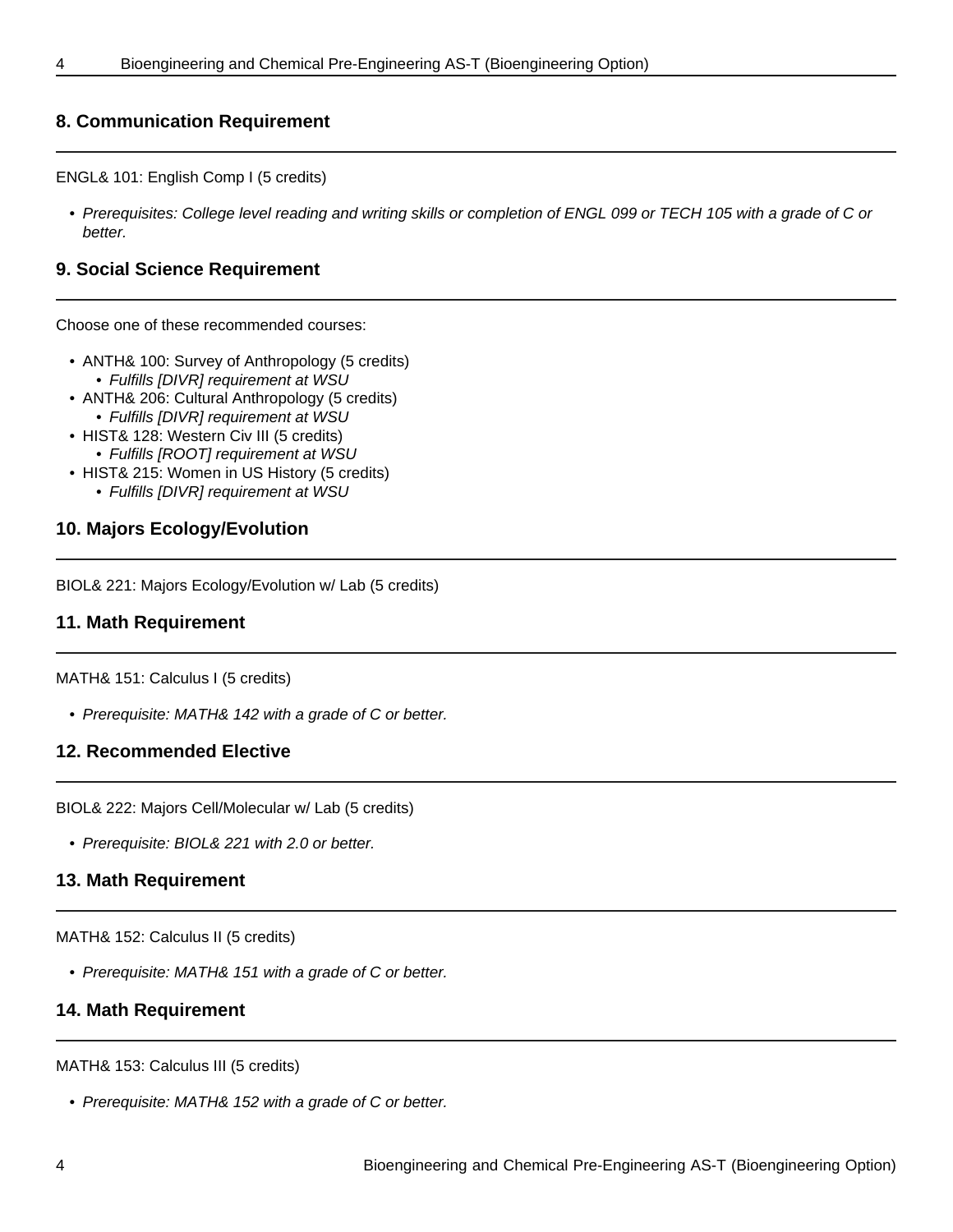#### **15. Social Science Requirement**

Choose one of these recommended courses:

- ECON& 201: Micro Economics (5 credits) • Prerequisites: MATH 088 or TECH 088 or BUS 104 and ENGL& 101 or BUS 190.
- ECON& 202: Macro Economics (5 credits)
	- Prerequisite: ECON& 201 or instructor permission.

#### **16. Pre-Major Requirement**

PHYS& 221: Engineering Physics I w/ Lab (5 credits)

• Prerequisite: Completion of or concurrent enrollment in MATH& 151 or instructor permission.

#### **17. Pre-Major Requirement**

CHEM& 261: Organic Chemistry w/ Lab I (5 credits)

• Prerequisite: CHEM& 163 or instructor permission.

#### **18. Recommended Elective**

MATH& 254: Calculus IV (5 credits)

• Prerequisite: MATH& 153 with a grade of C or better.

#### **19. Pre-Major Requirement**

PHYS& 222: Engineering Physics II w/ Lab (5 credits)

• Prerequisites: PHYS& 221, MATH& 152 or instructor permission.

#### **20. Recommended Elective**

CHEM& 262: Organic Chemistry w/ Lab II (5 credits)

• Prerequisite: CHEM& 261

#### **21. Math Requirement**

MATH 240: Differential Equations (5 credits)

• Prerequisite: MATH& 254 with a grade of C or better.

#### **22. Pre-Major Requirement**